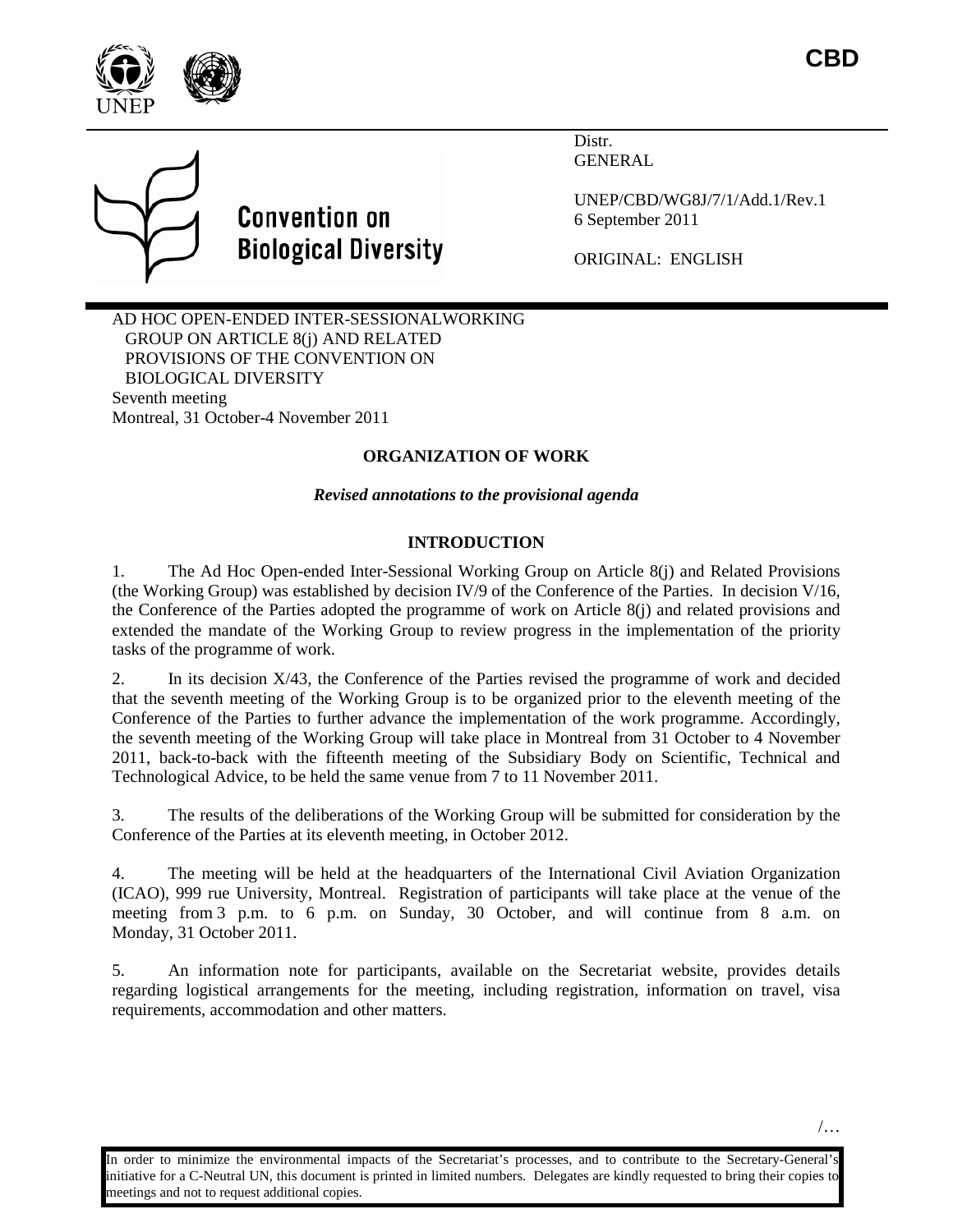### **ITEM 1. OPENING OF THE MEETING**

6. The President of the Conference of the Parties or his representative will open the meeting at 10 a.m. on Monday, 31 October 2011. The Executive Secretary will make introductory remarks. It is expected that an indigenous ceremony will also take place to welcome delegates.

#### **ITEM 2. ORGANIZATIONAL MATTERS**

### *2.1. Officers*

7. In keeping with the rules of procedure and established practice, the Bureau of the Conference of the Parties will serve as the Bureau of the Working Group and the meeting will be chaired by the President of the Conference of the Parties or his representative.

8. In accordance with rule 21 of the rules of procedure of the Conference of the Parties, the Bureau will designate one of its members to act as Rapporteur. It is expected that an indigenous co-chair and bureau will be designated by the International Indigenous Forum on Biodiversity to assist the Chairperson and the Bureau, following the practice of the Working Group.

### *2.2. Adoption of the agenda*

9. The Working Group is invited to consider and adopt the provisional agenda (UNEP/CBD/WG8J/7/1/Rev.1) prepared by the Executive Secretary in accordance with decisions X/40 A-D, X/41, X/42 and X/43 of the Conference of the Parties.

### *2.3. Organization of work*

10. The Working Group is expected to work mainly in plenary and, where necessary and appropriate, establish contact groups to examine specific issues.

11. A list of documents for the meeting is provided in annex I. A suggested programme of work is contained in annex II.

### **ITEM 3. PROGRESS REPORT ON THE PROGRAMME OF WORK FOR ARTICLE 8(**j**) AND RELATED PROVISIONS OF THE CONVENTION ON BIOLOGICAL DIVERSITY.**

12. In accordance with decision X/43, the Executive Secretary has prepared a report on progress of the implementation of the programme of work on Article 8(j) and related provisions, based on information provided in the fourth national reports and on the integration of relevant tasks of the programme of work into the thematic programmes (UNEP/CBD/WG8J/7/2).

13. In paragraph 5 (b) of decision X/43, the Parties decided to continue to work on tasks 1, 2 and 4 of the programme of work, which are tasks implemented at the national level and subject to national reporting. These matters are addressed in the progress report by the Executive Secretary (UNEP/CBD/WG8J/7/2). The document also contains draft recommendations to assist the Working Group in its deliberations concerning progress in both national reporting and throughout the thematic areas.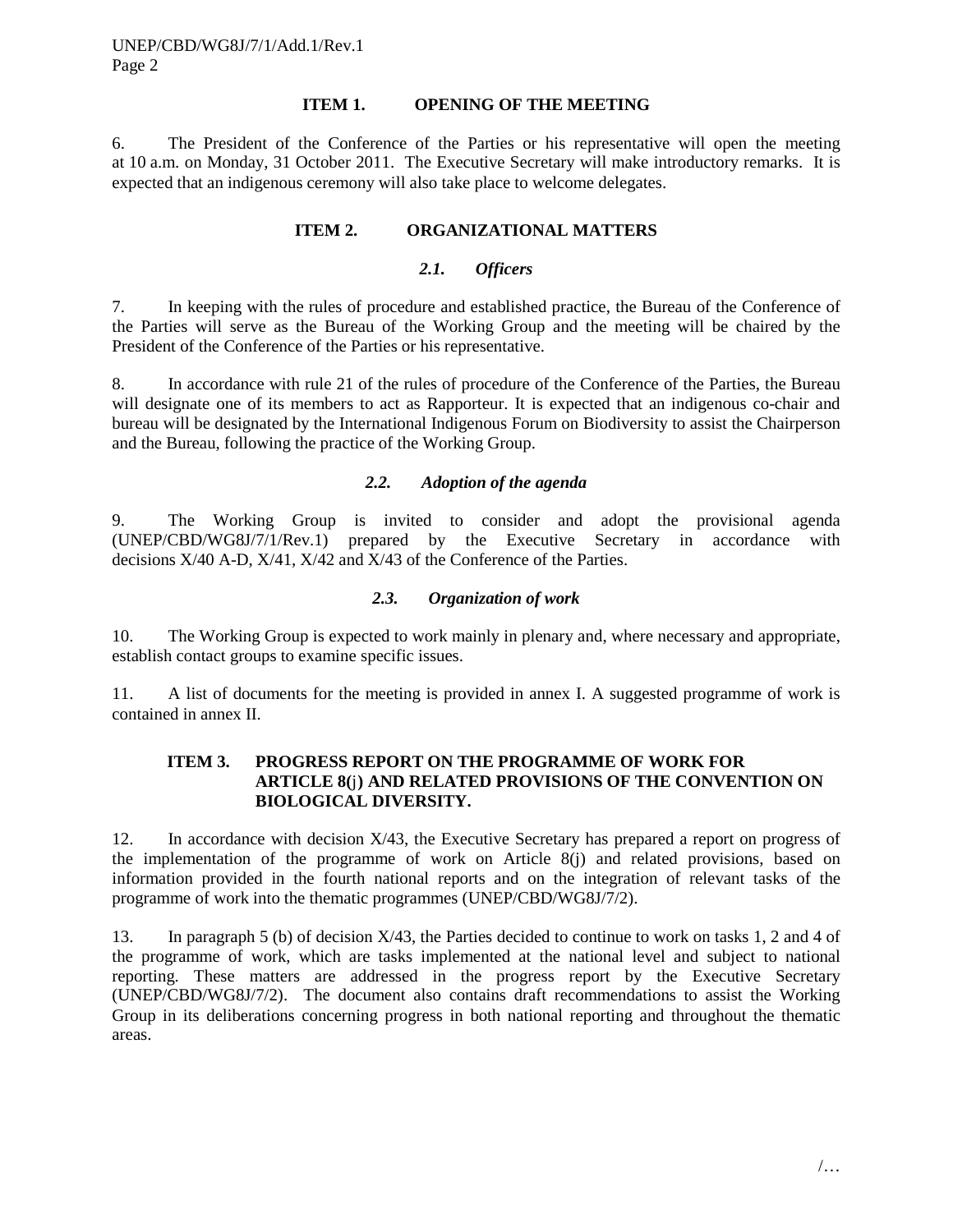### **ITEM 4. MECHANISMS TO PROMOTE THE EFFECTIVE PARTICIPATION OF INDIGENOUS AND LOCAL COMMUNITIES IN THE WORK OF THE CONVENTION**

14. In its decisions X/40 A-D, the Conference of the Parties made a number of requests to the Executive Secretary regarding mechanisms to promote the effective participation of indigenous and local communities in the work of the Convention. The areas covered include:

- (a) Capacity-building;
- (b) Development of communications, mechanisms and tools;
- (c) Participation of indigenous and local communities in the work of the Convention;
- (d) Other initiatives.

15. Under this item, the Working Group may wish to further discuss mechanisms to promote indigenous and local community participation and to consider the draft recommendations for the further development of participation and communication mechanisms and capacity-building for indigenous and local communities. To assist the Working Group in its work, the Executive Secretary has prepared a summary report on progress in the implementation of the requests made by the Conference of the Parties (UNEP/CBD/WG8J/7/9), containing suggested recommendations under each heading.

16. A brief description of the background to, and progress made, under each of the above-mentioned elements, follows in paragraphs [17](#page-2-0)[-23](#page-3-0) below.

## *Capacity-building*

<span id="page-2-0"></span>17. In decision X/40 A, regarding capacity-building, the Parties encouraged the Secretariat to continue its efforts to facilitate the effective implementation of decisions regarding capacity-building and requested the Executive Secretary to continue to convene, subject to the availability of financial resources, regional and subregional capacity-building workshops and exchange of experience on issues relevant to Article 8(j), Article10(c) and Article 15, to assist indigenous and local communities in their effective participation in the work of the Convention, with the view of strengthening their capacity.

18. The Secretariat was also requested to continue to convene, subject to the availability of financial resources, regional and subregional workshops aimed at capacity-building for indigenous and local communities in support of the enhanced implementation of the Guidelines on Biodiversity and Tourism Development under the Convention on Biological Diversity through enhanced marketing strategies and web-based technologies, for dry and sub-humid lands and for mountains and to report the results to the Working Group on Article 8(j) and Related Provisions for consideration at its seventh meeting.

19. In addition to the summary report (UNEP/CBD/WG8J/7/9), the Executive Secretary has prepared an information document reporting on capacity-building efforts, including workshops (UNEP/CBD/WG8J/7/INF/3) .

## *Development of communications, mechanisms and tools*

20. In decision X/40 B, the Executive Secretary was requested to monitor the use of electronic mechanisms, to continue to develop both electronic and traditional as well as other means of communication, education and public awareness materials, and other means of communication, and to continue to update and translate the various electronic mechanisms, including the Article 8(j) homepage and the Traditional Knowledge Portal and to consult with indigenous and local communities that are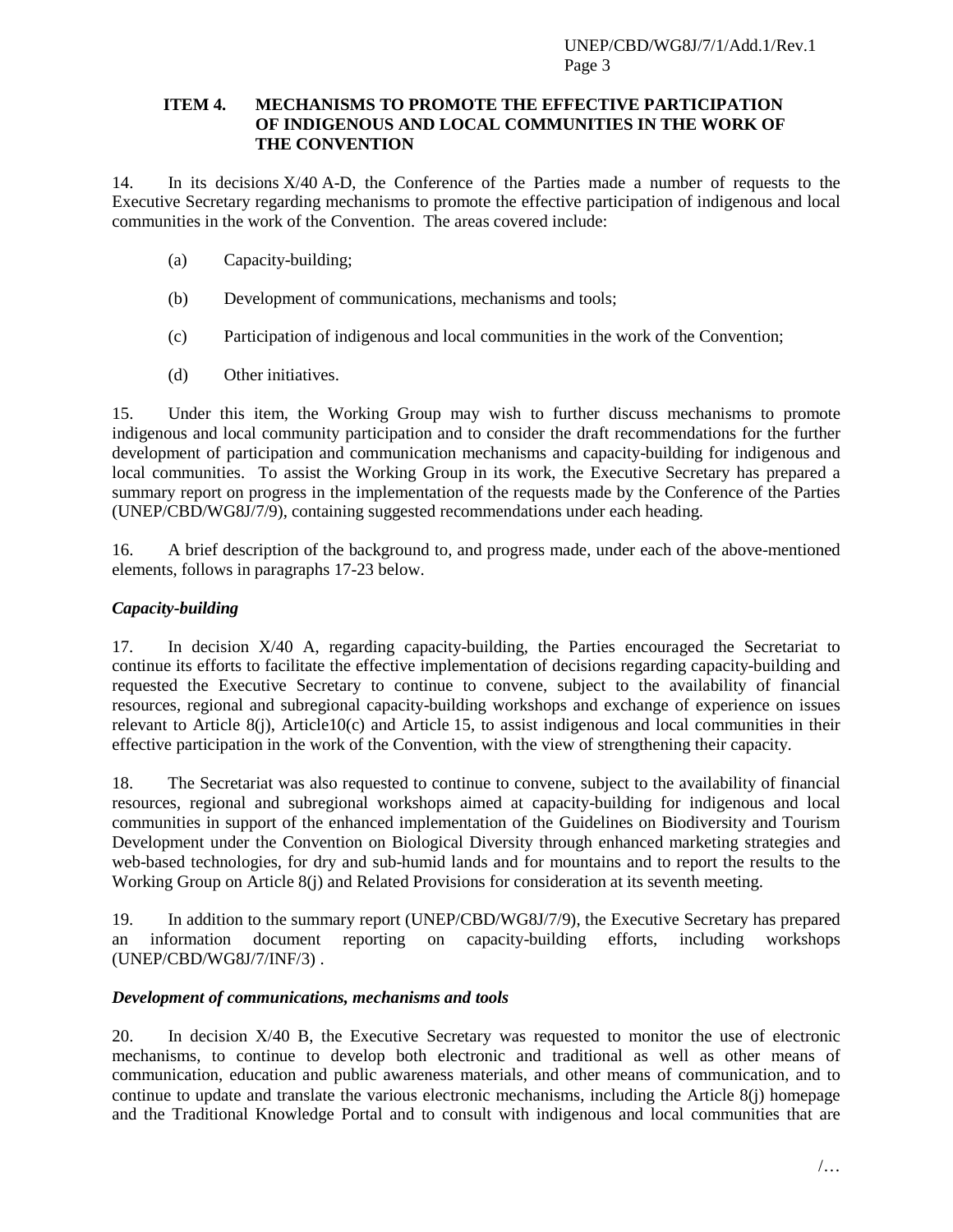participating in the work of the Convention on gaps and short-comings, including on how the Traditional Knowledge Portal may continue to evolve to increase its effectiveness, and to report the findings to the seventh meeting of the Working Group. Parties were also invited to consider designating national focal points for Article 8(j) and related provisions, in support of national focal points, to facilitate communications with indigenous and local community organizations and to promote the effective development and implementation of the programme of work on Article 8(j) and related provisions. Developments are reported in document UNEP/CBD/WG8J/7/9, which also includes possible recommendations for the consideration of the Working Group.

### *Participation of indigenous and local communities in the work of the Convention*

21. In decisions  $X/40$  C and  $X/43$ , paragraph 20, concerning participation of indigenous and local communities in the work of the Convention, including through the Voluntary Fund for facilitating the participation of indigenous and local communities in Convention processes, the Executive Secretary was requested to continue to report on efforts to promote the fund, including strengthening the participation of indigenous and local communities in capacity-building workshops held under the Convention, and to report on the advancement of this work along with the relevant statistics to the seventh meeting of the Working Group.

22. Furthermore, in decision X/43, paragraph 21, concerning local communities, the Secretariat was requested to convene an ad hoc expert group meeting of local-community representatives, with a view to identify common characteristics of local communities, and to gather advice on how local communities can more effectively participate in Convention processes. To this end, an expert group meeting was held in Montreal from 13 to15 July 2011. A note prepared by the Executive Secretary containing draft recommendations for the consideration of the Working Group is available as UNEP/CBD/WG8J/7/8. The report of this meeting, is also available as UNEP/CBD/WG8J/7/8/Add.1.

### *Other initiatives*

<span id="page-3-0"></span>23. In decision X/40 D, the Parties welcomed creative initiatives and partnerships between private-sector and indigenous and local community representatives and requested the Executive Secretary to continue to report on such efforts to the seventh meeting of the Working Group. A summary of such initiatives is contained in the document UNEP/CBD/WG8J/7/9.

### **ITEM 5. IN-DEPTH DIALOGUE ON THEMATIC AREAS AND OTHER CROSS-CUTTING ISSUES: "ECOSYSTEM MANAGEMENT, ECOSYSTEM SERVICES AND PROTECTED AREAS"**

24. In decision X/43, paragraphs 12 and 13, the Conference of the Parties decided to include a new agenda item on future meetings of the Working Group on Article 8(j) and related provisions entitled: "In-depth dialogue on thematic areas and other cross-cutting issues" and further decided that the theme for the first in-depth dialogue, to be held at the seventh meeting of the Working Group, would be: *Ecosystem Management, Ecosystems Services and Protected Areas*.

25. To assist the Working Group in its dialogue, the Executive Secretary requested input from Parties, stakeholders and indigenous and local communities, and has compiled the submissions received and made them available as information document UNEP/CBD/WG8J/7/INF/4. A note has also been prepared by the Executive Secretary to introduce, facilitate and guide the dialogue (UNEP/CBD/WG8J/7/6). The latter document also contains draft recommendations concerning possible action arising from the in-depth dialogue, as well as consideration of the next thematic area for the indepth dialogue to be held at the eighth meeting of the Working Group. Advice concerning possible topics for the next in-depth dialogue to be held at the eighth meeting of the Working Group on Article 8(j) and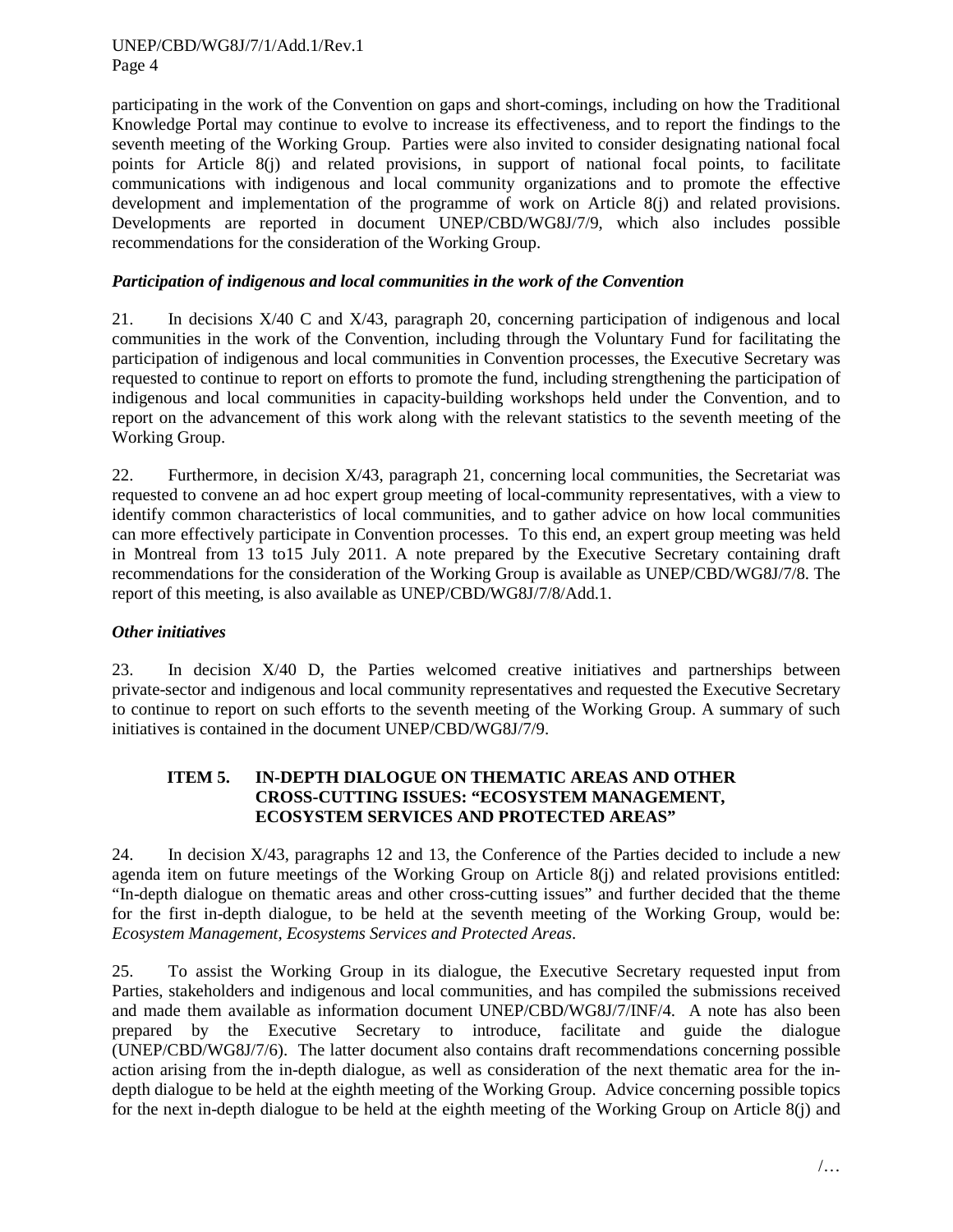Related Provisions was received from the Expert Group Meeting for Local Community Representatives and is available in paragraph 3 of UNEP/CBD/WG8J/7/8.

### **ITEM 6. MULTI-YEAR PROGRAMME OF WORK ON THE IMPLEMENTATION OF ARTICLE 8(**j**) AND RELATED PROVISIONS OF THE CONVENTION ON BIOLOGICAL DIVERSITY**

26. Agenda item 6 covers the various matters relating to continuing and future work, including advice on how to implement Article10(c) as a new major component of work on the work programme for Article 8(j) and related provisions; initiation of tasks 7, 10 and 12 of the programme of work; consideration of draft terms of reference for task 15; considerations for guidelines for documenting traditional knowledge, [1](#page-4-0) and ongoing work on indicators relevant for Articles 8(j) and 10(c),

## *A. Tasks 7, 10 and 12 of the revised multi-year programme of work*

27. In decision X/43, paragraph 5, the Conference of the Parties decided to maintain tasks 7, 10 and 12. Accordingly, Parties, Governments, relevant international organizations and indigenous and local communities were requested to submit national approaches to facilitate tasks 7, 10 and 12. The Executive Secretary compiled and analysed information received with a view to identifying minimal standards, best practices, gaps and lessons learned.

28. To this end, a compilation of information received regarding tasks 7, 10 and 12 is made available as information document UNEP/CBD/WG8J/7/INF/2. A summary and analysis of information received, including draft recommendations is also available as UNEP/CBD/WG8J/7/4.

29. Also given the potential overlap regarding task 12 of the revised programme of work, which amongst other things addresses definitions of relevant key terms and concepts in Article 8(j) and related provisions and agenda item 6(c) elements of *sui generis* systems (UNEP/CBD/WG8J/7/3), which includes a set of relevant definitions, in order to assist the discussions and ensure harmonization of work within the Convention and between international processes, the Executive Secretary has made available extracts covering the evolution of the issue of definitions within *sui generis* agenda item from the Working Group on Article 8(j) and Related Provisions (UNEP/CBD/WG8J/7/INF/1/Add.1), as well as the Glossary of Key Terms Related to Intellectual Property and Traditional Knowledge (WIPO/GRTKF/IWG/2/INF/2) prepared for the second session of the Inter-sessional Working Group of the WIPO Intergovernmental Committee on Intellectual Property and Genetic Resources, Traditional Knowledge and Folklore.<sup>[2](#page-4-1)</sup>

## *B. Task 15 of the revised multi-year programme of work*

30. In paragraph 6 of decision X/43, the Executive Secretary was requested to continue to compile and analyse submissions from Parties and other relevant organizations concerning national and international approaches for repatriation of traditional knowledge and cultural property relevant to task 15, for the consideration of the Working Group. Furthermore, draft terms of reference were annexed to decision X/43, in order for their consideration and possible adoption by the Working Group. To further assist in the discussions concerning task 15, a list and brief technical explanation of various forms in which traditional knowledge may be found, prepared for the seventeenth session of the WIPO Intergovernmental Committee on Intellectual Property and Genetic Resources, Traditional Knowledge and Folklore, is also being made available as a contribution to the discussions (WIPO/GRTKF/IC/17/INF/9).

<span id="page-4-0"></span>See decision IX/13 C.

<span id="page-4-1"></span><sup>2</sup> WIPO/GRTKF/IWG/2/INF/2 of 20 January 2011.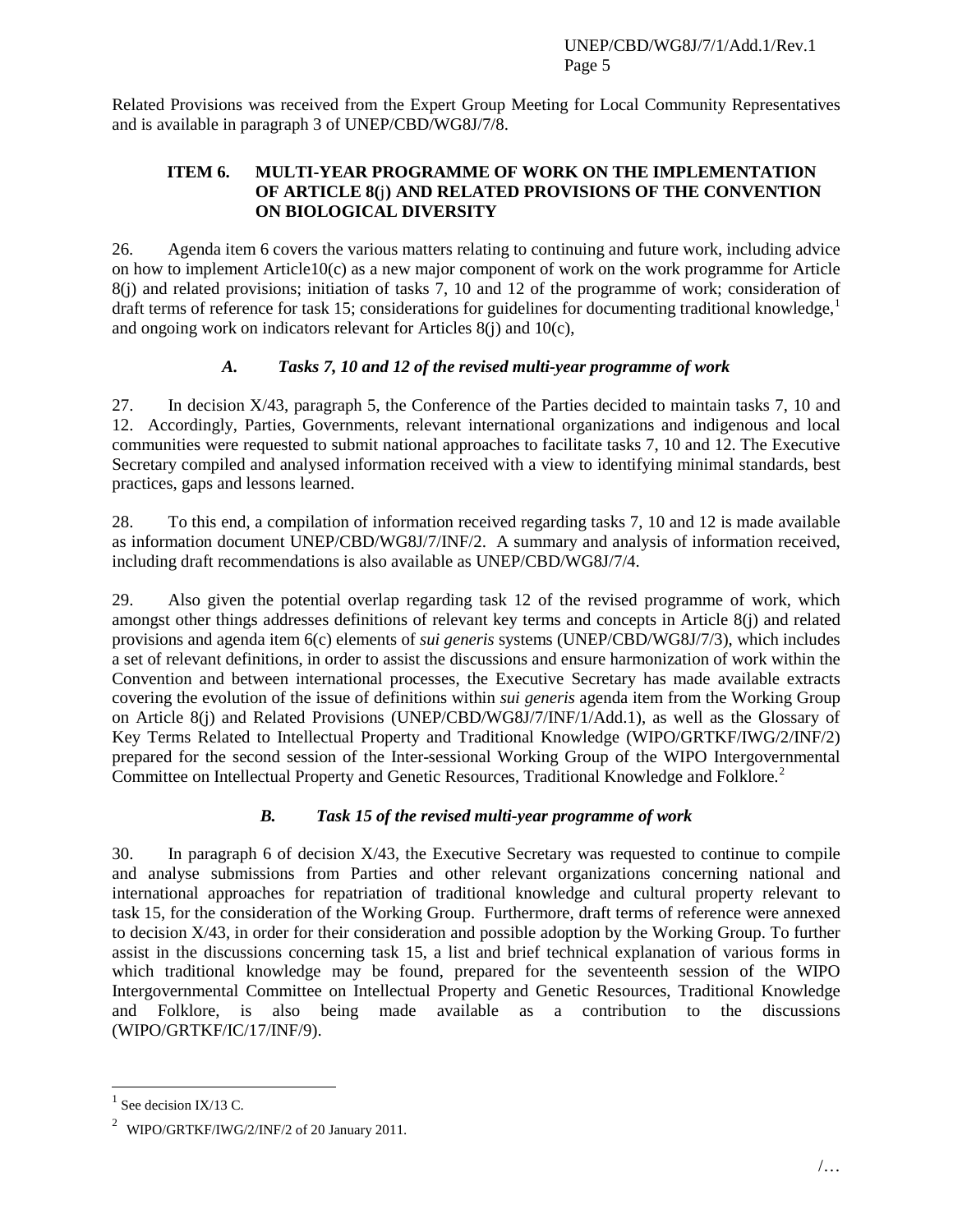31. To assist the Working Group, the Executive Secretary has provided a compilation of information received regarding task 15 (UNEP/CBD/WG8J/7/INF/2/Add.1). A summary and analysis of information received, together with draft recommendations, including draft terms of reference for task 15, is available as UNEP/CBD/WG8J/7/4/Add.1. The Working Group is invited to consider the draft terms of reference and to decide how this task can be taken forward in both the domestic and international contexts, and incorporated in the multi-year programme of work, and also how work on this task might usefully complement the implementation of the international regime on access and benefit-sharing.

## *C. Development of elements of* **sui generis** *systems for the protection of traditional knowledge, innovations and practices*

32. In decision X/41, the Conference of the Parties invited Parties, indigenous and local communities and other relevant organizations to submit to the Executive Secretary information regarding elements of *sui generis* systems relevant to the protection of traditional knowledge they have adopted, including assessments of the effectiveness of such measures, whether they are local, sub-national, national or regional in focus, and requested the Executive Secretary to update his note on the subject (UNEP/CBD/WG8J/6/5), in light of case-studies and experiences received, indicating what changes have been made in relation to case-studies submitted, for consideration by the Working Group at its seventh meeting. Accordingly, the note on the subject was updated taking into account views received and highlighting changes made (UNEP/CBD/WG8J/7/3). The updated note also contains draft recommendations for the consideration of the Working Group. A compilation of information received is also being made available as (UNEP/CBD/WG8J/7/INF/1).

33. 33. Furthermore, recalling that the elements in the note on *sui generis* systems includes as element C. *a set of relevant definitions*, and in accordance with paragraph 12 of the same decision requesting the Secretariat and WIPO to keep each other informed of this work, and in order to promote harmony concerning the various international discussions on *sui generis* systems for the protection of traditional knowledge, the Executive Secretary has also made available as a contribution to the discussions, the *Glossary of Key Terms Related to Intellectual Property and Traditional Knowledge* (WIPO/GRTKF/IWG/2/INF/2) prepared for the second session of the Inter-sessional Working Group of the WIPO Intergovernmental Committee on Intellectual Property and Genetic Resources, Traditional Knowledge and Folklore.

34. Also given the potential overlap regarding elements of *sui generis* systems (UNEP/CBD/WG8J/7/3), which includes a set of relevant definitions and task 12 of the revised programme of work, which also addresses definitions of relevant key terms and concepts in Article 8(j) and related provisions, in order to assist the discussions and ensure harmonization of work, the Executive Secretary has also made available extracts covering the evolution of the issue of definitions within *sui generis* agenda item from the Working Group on Article 8(j) and Related Provisions as an information document (UNEP/CBD/WG8J/7/INF/1/Add.1).

## *D. A new major component on Article 10 with a focus on article10(c) in the revised programme of work on article 8(j) and related provisions*

35. In decision X/43, paragraph 8, the Conference of the Parties decided to include a new major component on Article 10 with a focus on Article10(c) in the revised programme of work on Article 8(j) and related provisions. In paragraph 9 of the same decision, Parties, indigenous and local communities and non-governmental organizations were requested to submit, information to the Executive Secretary regarding the implementation of Article 10 of the Convention, with a focus on Article10(c), and in paragraph 10, the Secretariat was authorized to convene, subject to the availability of funds, an international meeting on Article10 with a focus on Article10(c), to provide advice on the content and implementation of the new major component for consideration at the seventh meeting of the Working Group on Article 8(j) and Related Provisions.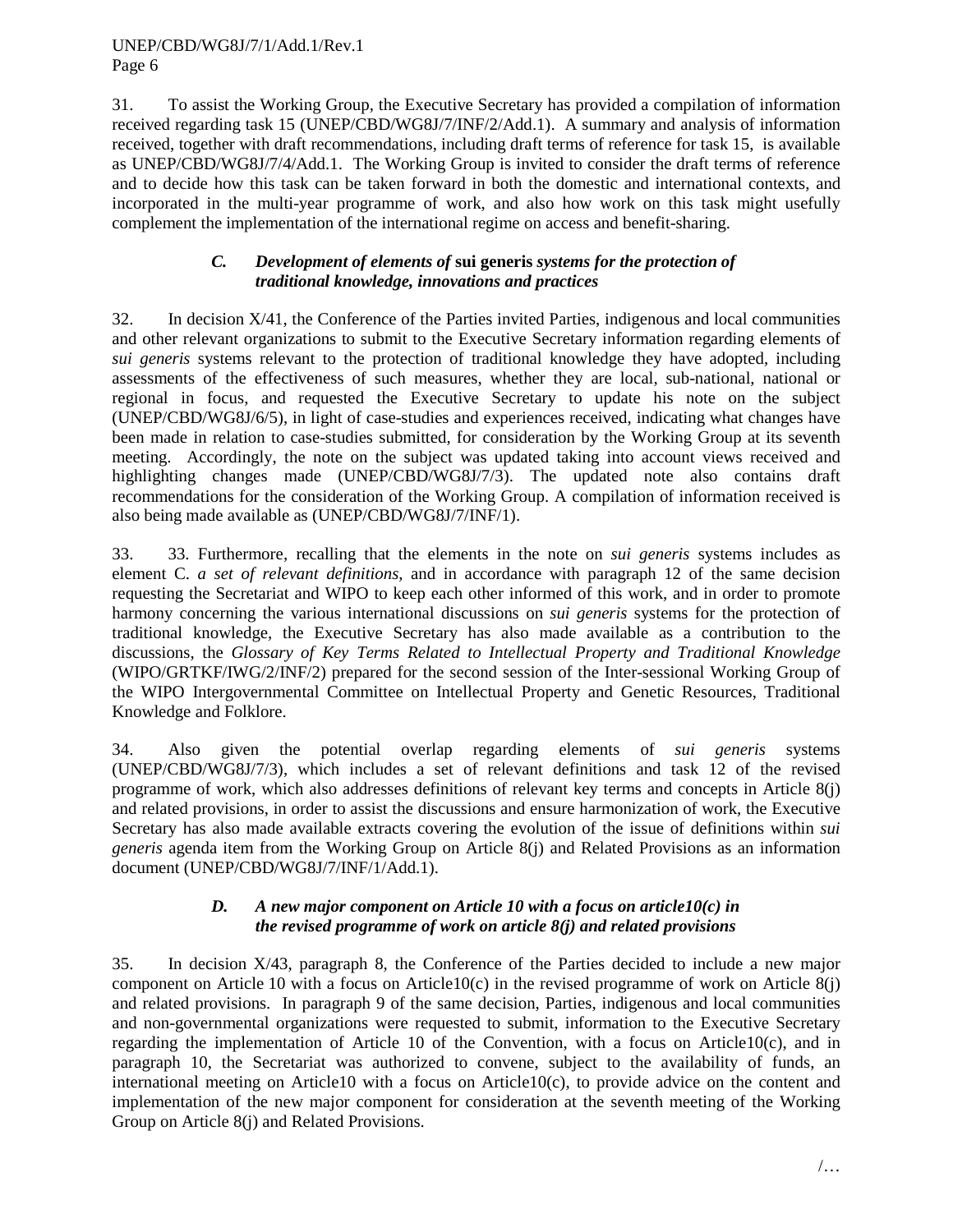36. The report of the international meeting, held in Montreal from 31 May to 3 June 2011, is available as UNEP/CBD/WG8J/7/5/Add.1. The Executive Secretary has also compiled the information received and has made it available as information document UNEP/CBD/WG8J/7/INF/5.

37. The Working Group is requested, building on the Addis Ababa Principles and Guidelines, to develop the major new component of work focussed on Article10 $(c)$ , which includes the development of further guidance on sustainable use and related incentive measures for indigenous and local communities; measures to increase the engagement of indigenous and local communities and governments at national and local level in the implementation of Article10 and the ecosystem approach and finally to develop a strategy to integrate Article10, with a focus on Article  $10(c)$ , as a cross-cutting issue into the Convention's various programmes of work and thematic areas, beginning with the programme of work on protected areas. A note by the Executive Secretary containing draft recommendations for the consideration of the Working Group is made available as UNEP/CBD/WG8J/7/5 and Corr.1.

### *E. Development of indicators relevant for traditional knowledge and customary sustainable use*

38. In paragraph 14 of its decision X/43, the Conference of the Parties adopted two additional indicators for traditional knowledge, those being:

(a) Status and trends in land-use change and land tenure in the traditional territories of indigenous and local communities;

(b) Status and trends in the practice of traditional occupations;

to complement the indicator on status and trends of linguistic diversity and number of speakers of indigenous languages with a view to assessing progress in the implementation of the Strategic Plan for Biodiversity 2011-2020.

39. In paragraph 17 of the same decision, the Conference of the Parties requested the Executive Secretary, in collaboration with Parties, Governments, international agencies, the Working Group on Indicators of the International Indigenous Forum on Biodiversity and interested parties, including the Biodiversity Indicators Partnership, to pursue the ongoing refinement and use of the proposed indicators, also bearing in mind the implementation of Article 10 of the Convention and the Strategic Plan for Biodiversity 2011-2020.

40. Further to this request and in order the maximize limited resources, a working group was convened under the auspices of the international meeting on Article 10 with a focus on Article 10(c), to consider the operationalization of the indicators for traditional knowledge and possible indicators for Article 10(c). The report of the international meeting on Article 10 (UNEP/CBD/WG8J/7/5/Add.1) includes a the report of the working group on indicators under item 4. A summary of work on indicators relevant for Article 8(j) and Article 10(c), taking into account the work of the Secretariat, together with views provided, and other initiatives, including initiatives of the indigenous working group on indicators, and an update from UNESCO concerning the indicator on status and trends of linguistic diversity and number of speakers of indigenous languages, as well as draft recommendations is available as UNEP/CBD/WG8J/7/10.

41. Regarding the request in paragraph 19 of decision X/43 concerning the provision of views on the development of indicators on secure land tenure, a compilation of views, as well as a summary of other initiatives, is provided as information document UNEP/CBD/WG8J/7/INF/6 and are taken into account in the update on indicators relevant for Article 8(j) and Article 10(c) of the Convention (UNEP/CBD/WG8J/7/10).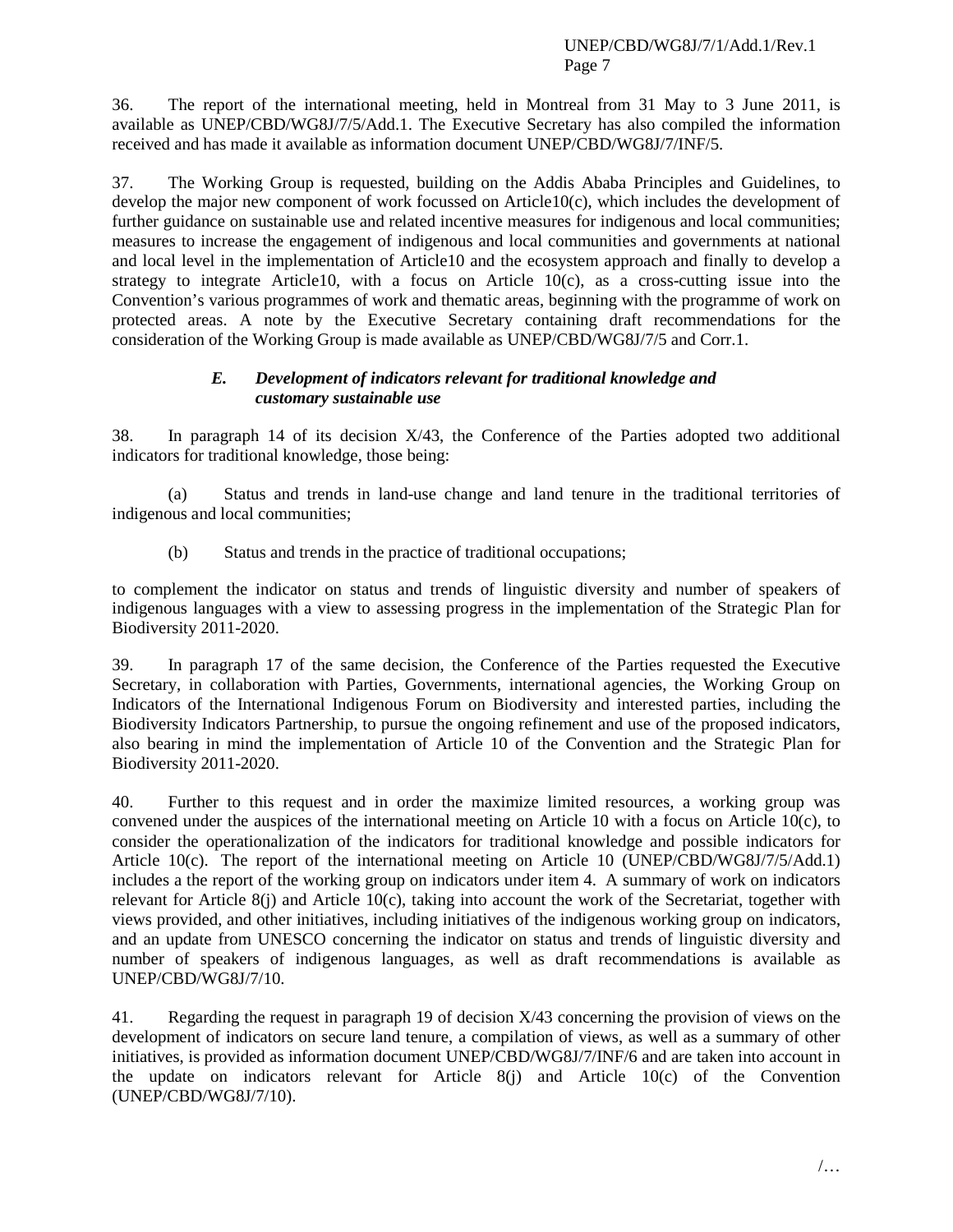### **ITEM 7. RECOMMENDATIONS FROM THE UNITED NATIONS PERMANENT FORUM ON INDIGENOUS ISSUES (UNPFII)**

42. Under this item, the Working Group is invited to consider the new recommendations arising from both the ninth (2010) and tenth (2011) sessions of the United Nations Permanent Forum on Indigenous Issues (UNPFII) pertaining to the Convention. The resulting draft decisions will be forwarded to the eleventh meeting of the Conference of the Parties for its consideration.

43. The Secretariat has provided a note containing the recent recommendations of the UNPFII to the Convention on Biological Diversity (UNEP/CBD/WG8J/7/7), including a concise update on recommendations already in process and recommendations not yet considered by the Working Group.

### **ITEM 8. OTHER MATTERS**

44. Under this agenda item, Parties may wish to raise other matters related to the subject matter of the meeting.

### **ITEM 9. ADOPTION OF THE REPORT**

45. The Working Group will be invited to adopt its report, which will be submitted for the consideration of the Conference of the Parties at its eleventh meeting.

### **ITEM 10. CLOSURE OF THE MEETING**

46. The seventh meeting of the Ad Hoc Open-ended Inter-Sessional Working Group on Article 8(j) and Related Provisions is expected to be closed at 6 p.m. on Friday, 4 November 2011.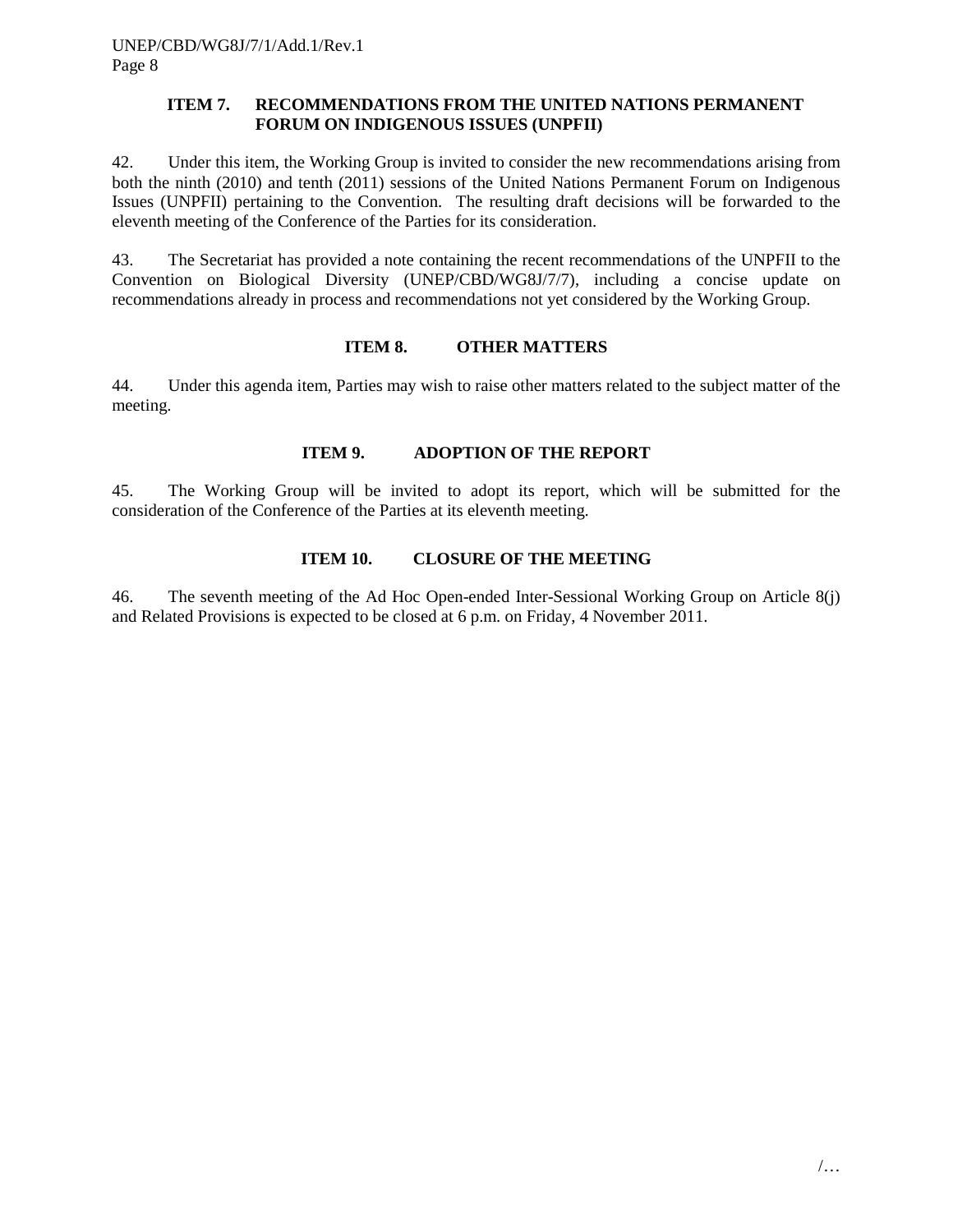## *Annex I*

## **DOCUMENTS FOR THE SEVENTH MEETING OF THE OPEN-ENDED INTER-SESSIONAL WORKING GROUP ON ARTICLE 8(j) AND RELATED PROVISIONS OF THE CONVENTION ON BIOLOGICAL DIVERSITY**

| Symbol                                      | Title                                                                                                                                                                                                          |
|---------------------------------------------|----------------------------------------------------------------------------------------------------------------------------------------------------------------------------------------------------------------|
| A.                                          | <b>Working documents</b>                                                                                                                                                                                       |
| UNEP/CBD/WG8J/7/1/Rev.1                     | Revised provisional agenda                                                                                                                                                                                     |
| UNEP/CBD/WG8J/7/1/Add.1/Rev.1               | Revised annotated provisional agenda                                                                                                                                                                           |
| UNEP/CBD/WG8J/7/2                           | Progress in the implementation of Article 8(j) and related<br>provisions and its integration into the thematic areas of<br>the Convention and through the national reports: note by<br>the Executive Secretary |
| UNEP/CBD/WG8J/7/3                           | Sui generis systems for the protection of traditional<br>knowledge - updated note by the Executive Secretary                                                                                                   |
| UNEP/CBD/WG8J/7/4                           | Tasks 7, 10, and 12 of the revised programme of work<br>for Article $8(j)$ and related provisions: note by the<br><b>Executive Secretary</b>                                                                   |
| UNEP/CBD/WG8J/7/4/Add.1                     | Task 15 of the revised programme of work for<br>Article 8(j) and related provisions: note by the Executive<br>Secretary                                                                                        |
| UNEP/CBD/WG8J/7/5 and Corr.1 (English only) |                                                                                                                                                                                                                |
|                                             | Article 10, with a focus on Article $10(c)$ , as a major<br>component of the programme of work on Article 8(j)<br>and related provisions of the Convention: note by the<br><b>Executive Secretary</b>          |
| UNEP/CBD/WG8J/7/5/Add.1                     | Report of the meeting on Article 10 with a focus on<br>Article $10(c)$ as a major component of the programme of<br>work on Article 8(j) and related provisions of the<br>Convention                            |
| UNEP/CBD/WG8J/7/6                           | In-depth dialogue: ecosystem management, ecosystem<br>services and protected areas: note by the Executive<br>Secretary                                                                                         |
| UNEP/CBD/WG8J/7/7                           | Recommendations arising from the United Nations<br>Permanent Forum on Indigenous Issues: note by the<br><b>Executive Secretary</b>                                                                             |
| UNEP/CBD/WG8J/7/8                           | Local community representatives within the context of<br>Article 8(j) and related provisions: note by the Executive<br>Secretary                                                                               |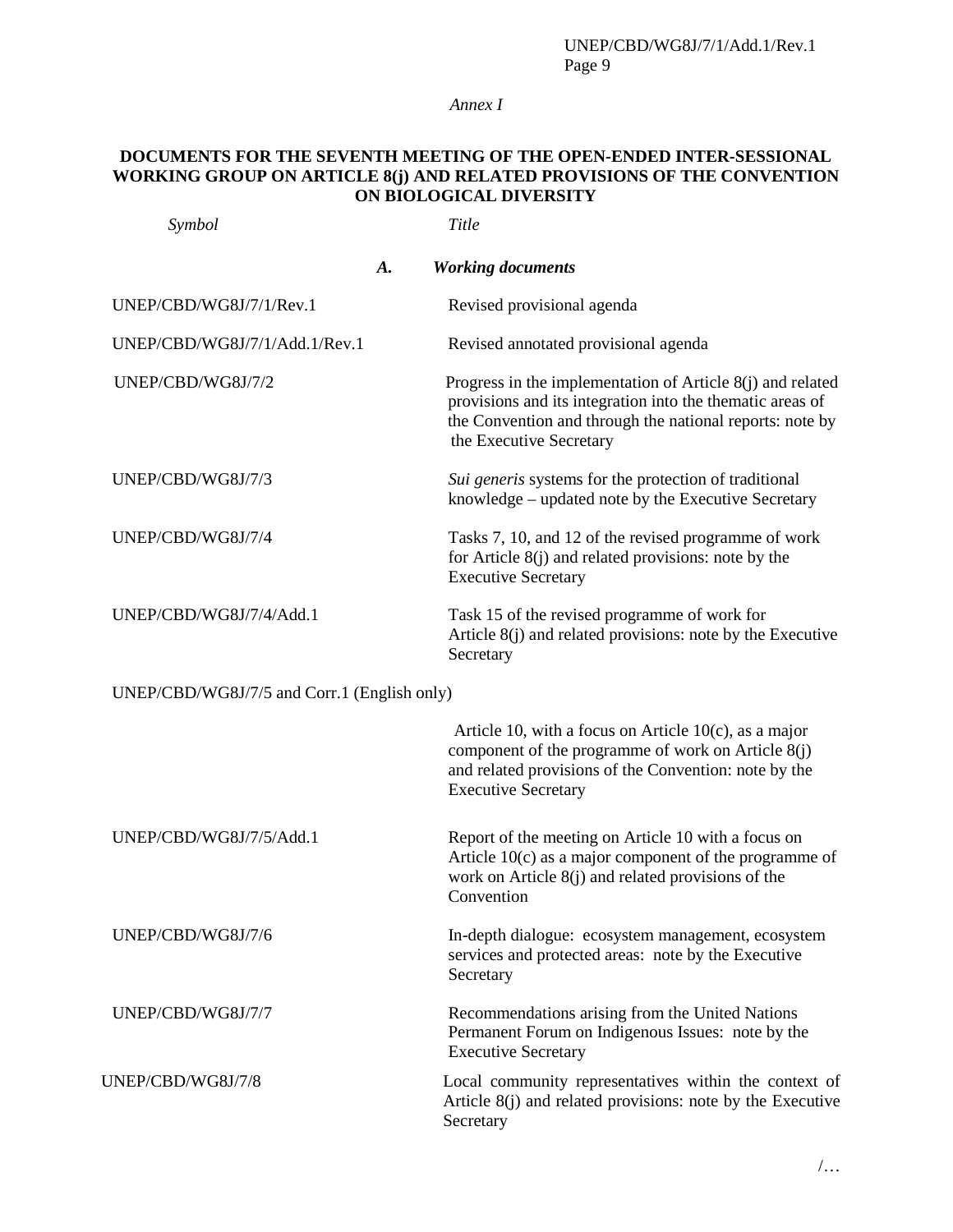| UNEP/CBD/WG8J/7/8/Add.1     |                    | Report of the Expert Group Meeting of Local<br>Community Representatives Within the Context of<br>Article 8(j) and Related Provisions of the Convention on<br><b>Biological Diversity</b>         |
|-----------------------------|--------------------|---------------------------------------------------------------------------------------------------------------------------------------------------------------------------------------------------|
| UNEP/CBD/WG8J/7/9           |                    | Report on participatory mechanisms and<br>capacity-building initiatives: note by the Executive<br>Secretary                                                                                       |
| UNEP/CBD/WG8J/7/10          |                    | Update on indicators relevant for Article 8(j) and<br>$Article10(c)$ : note by the Executive Secretary                                                                                            |
|                             | $\boldsymbol{B}$ . | <b>Information documents</b>                                                                                                                                                                      |
| UNEP/CBD/WG8J/7/INF/1       |                    | Compilation of views on sui generis systems of<br>protection for traditional knowledge                                                                                                            |
| UNEP/CBD/WG8J/7/INF/1/Add.1 |                    | Extracts covering the evolution of the issue of<br>definitions within <i>sui generis</i> agenda item from the<br>Working Group on Article 8(j) and related provisions                             |
| UNEP/CBD/WG8J/7/INF/2       |                    | Compilation of views concerning tasks 7, 10 and 12                                                                                                                                                |
| UNEP/CBD/WG8J/7/INF/2/Add.1 |                    | Compilation of views concerning task 15                                                                                                                                                           |
| UNEP/CBD/WG8J/7/INF/3       |                    | Report of the capacity-building workshops and other<br>initiatives in the period 2010-2011                                                                                                        |
| UNEP/CBD/WG8J/7/INF/4       |                    | Compilation of views concerning the in-depth dialogue<br>on ecosystem management, ecosystem services and<br>protected areas                                                                       |
| UNEP/CBD/WG8J/7/INF/5       |                    | Compilation of views and information received<br>regarding Article 10 with a focus on Article $10(c)$                                                                                             |
| UNEP/CBD/WG8J/7/INF/5/Add.1 |                    | List of participants in the Meeting on Article 10 with a<br>Focus on Article $10(c)$ as a Major Component of the<br>Programme of Work on Article 8(j) and Related<br>Provisions of the Convention |
| UNEP/CBD/WG8J/7/INF/6       |                    | Compilation of views on the development of indicators<br>on secure land tenure and a summary of other initiatives<br>concerning indicators relevant for Article 8(j) and<br>Article $10(c)$       |
|                             | $\mathcal{C}$ .    | <b>Other documents</b>                                                                                                                                                                            |
| WIPO/GRTKF/IWG/2/INF/2      |                    | Glossary of key terms related to intellectual property and<br>traditional knowledge                                                                                                               |
| WIPO/GRTKF/IC/17/INF/9      |                    | List and brief technical explanation of the various forms<br>in which traditional knowledge can be found                                                                                          |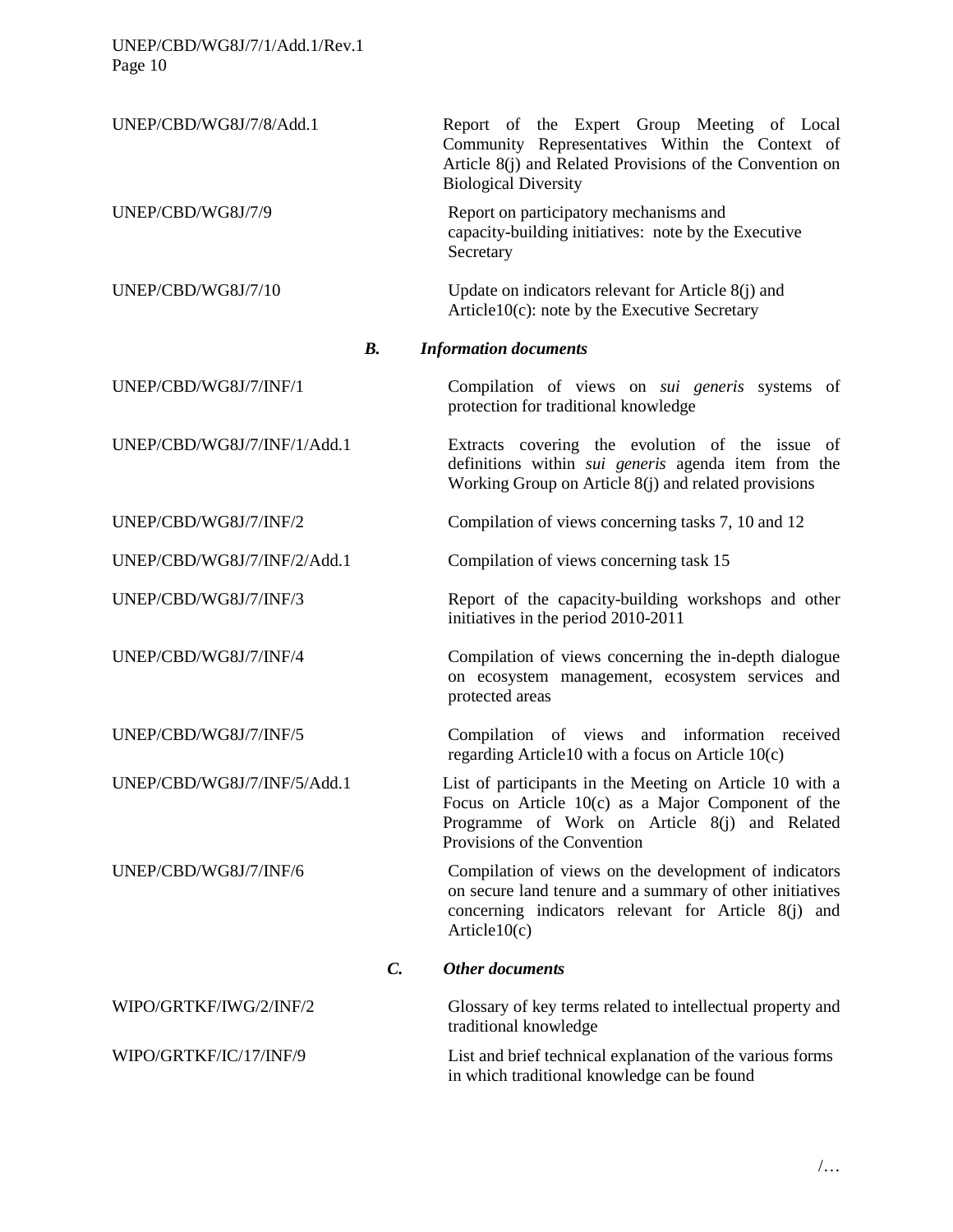### *Annex II*

### **PROPOSED ORGANIZATION OF WORK FOR THE SEVENTH MEETING OF THE AD HOC OPEN-ENDED INTER-SESSIONAL WORKING GROUP ON ARTICLE 8(j) AND RELATED PROVISIONS OF THE CONVENTION**

|                              | <b>Plenary</b>                                                                                                                                                                                                           |  |
|------------------------------|--------------------------------------------------------------------------------------------------------------------------------------------------------------------------------------------------------------------------|--|
| Monday<br>31 October 2011    |                                                                                                                                                                                                                          |  |
| 10 a.m. to 1 p.m.            | Opening of the meeting.                                                                                                                                                                                                  |  |
|                              | 2.<br>Organizational matters.                                                                                                                                                                                            |  |
|                              | 3.<br>Progress report on the programme of work for Article $8(j)$ and related<br>provisions.                                                                                                                             |  |
| $3 - 6$ p.m.                 | Mechanisms to promote the effective participation of indigenous and local<br>4.<br>communities in matters related to the objectives of Article 8(j) and related<br>provisions of the Convention on Biological Diversity. |  |
| Tuesday<br>1 November 2011   |                                                                                                                                                                                                                          |  |
| 10 a.m. to 1 p.m.            | Multi-year programme of work on the implementation of Article 8(j) and<br>6.<br>related provisions of the Convention on Biological Diversity:                                                                            |  |
|                              | A new major component on Article 10 with a focus on<br>(d)<br>Article $10(c)$ in the revised programme of work on Article $8(j)$ and<br>related provisions                                                               |  |
| $3 - 6$ p.m.                 | 6.<br>Multi-year programme of work on the implementation of Article 8(j) and<br>related provisions of the Convention on Biological Diversity:                                                                            |  |
|                              | Tasks 7, 10 and 12 of the revised multi-year programme of work<br>(a)                                                                                                                                                    |  |
| Wednesday<br>2 November 2011 |                                                                                                                                                                                                                          |  |
| 10 a.m. to 1 p.m.            | 6.<br>Multi-year programme of work on the implementation of Article $8(j)$ and<br>related provisions of the Convention on Biological Diversity:                                                                          |  |
|                              | Tasks 7, 10 and 12 of the revised multi-year programme of work<br>(a)<br>( <i>continued</i> ) and                                                                                                                        |  |
|                              | Task 15 of the revised multi-year programme of work<br>(b)                                                                                                                                                               |  |
|                              | Multi-year programme of work on the implementation of Article 8(j) and<br>6.<br>related provisions of the Convention on Biological Diversity:                                                                            |  |
|                              | Development of <i>sui generis</i> systems for the protection of<br>(c)<br>traditional knowledge                                                                                                                          |  |